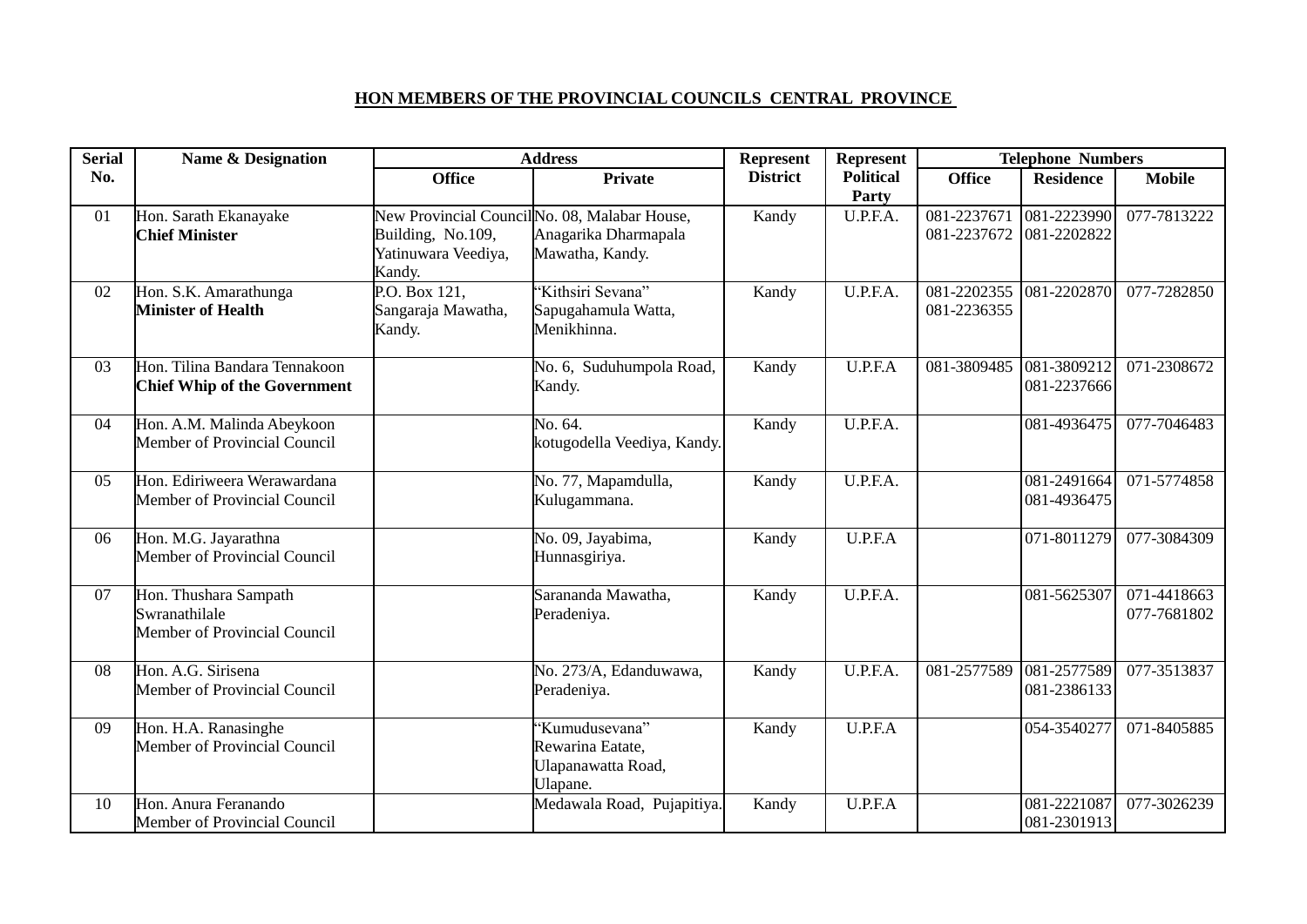| <b>Serial</b><br>No. | <b>Name &amp; Designation</b><br><b>Address</b>                     |                                                                     |                                                       | Represent<br><b>District</b> | <b>Represent</b><br><b>Political</b> | <b>Telephone Numbers</b>   |                            |                            |
|----------------------|---------------------------------------------------------------------|---------------------------------------------------------------------|-------------------------------------------------------|------------------------------|--------------------------------------|----------------------------|----------------------------|----------------------------|
|                      |                                                                     | <b>Office</b>                                                       | <b>Private</b>                                        |                              | Party                                | <b>Office</b>              | <b>Residence</b>           | <b>Mobile</b>              |
| 11                   | Hon. Nissanka Herath<br>Member of Provincial Council                |                                                                     | Ambagastenna, Doluwa,<br>Gampola.                     | Kandy                        | U.P.F.A                              | 081-2415201                | 081-2415201<br>081-4940961 | 077-9571708                |
| 12                   | Hon. A.A. Aluthgamage<br>Member of Provincial Council               |                                                                     | No. 111/K, Angunawala,<br>Peradeniya.                 | Kandy                        | U.P.F.A                              | 081-2354445                | 081-2354445<br>081-2386878 | 077-3026239                |
| 13                   | Hon. R.G. Samaranayake<br>Member of Provincial Council              |                                                                     | No. 08, Karagastenna,<br>Narampanawa.                 | Kandy                        | U.P.F.A                              |                            | 081-2375235                | 077-3079489                |
| 14                   | Hon. S.M.R.B. Samarakoon<br>Member of Provincial Council            |                                                                     | Niyangoda, Kumburegama                                | Kandy                        | U.P.F.A                              | 081-2461682                | 037-2224169                | 077-3618359                |
| 15                   | Hon. A.M.A. Manel Bandara<br>Member of Provincial Council           |                                                                     | No. 94, Lunugama,<br>Hondiadeniya                     | Kandy                        | U.P.F.A                              |                            | 081-2312452                | 0717302624<br>077-3026244  |
| 16                   | Hon. Gunatilaka Rajapaksha<br>Member of Provincial Council          |                                                                     | No. 132/1, Mullegama,<br>Ambatenna.                   | Kandy                        | U.P.F.A                              |                            | 081-2300839                | 077-3240694                |
| 17                   | Hon. Kesala Jayawardhana<br>Member of Provincial Council            |                                                                     | No. 197/11/20, Kaluwala<br>Road, Heeressagala, Kandy. | Kandy                        | U.P.F.A                              |                            | 081-2218083<br>011-2399453 | 077-7401595                |
| 18                   | Hon. T.R.Linton Wejesinghe<br>Member of Provincial Council          |                                                                     | No. 23, "Vijaya Nivasa"<br>Wavinna, Wattegama         | Kandy                        | U.P.F.A                              | 081-5631844                | 081-2374930<br>081-5626429 | 077-3586166                |
| 19                   | Hon. A.R.M. Farook<br>Member of Provincial Council                  |                                                                     | No. No. 10, Kurugoda,<br>Akurana.                     | Kandy                        | U.P.F.A                              |                            |                            | 077-7912441<br>071-7912441 |
| 20                   | Hon. D.M. Saliyabandara<br>Dissanayake<br><b>Chairmen</b>           | <b>Council Secretariat</b><br>P.O. Box 07,<br>Pallekele, Kundasale. | "Nirmani" Madanwala,<br>Hanguranketha.                | Nuwara Eliya                 | U.P.F.A                              | 081-2421971                | 081-3840925<br>081-2369855 | 071-8589070                |
| 21                   | Hon. O. Nimal Piyatissa<br><b>Minister of agriculture</b>           | P.O. Box. 65,<br>Gatambe,<br>Peradeniya.                            | Sagalapura, Binganthalawa,<br>Kandapola.              | Nuwara Eliya                 | U.P.F.A                              | 081-2388336<br>081-2386208 | 052-2279530                | 077-3318658                |
| 22                   | Hon. Anushia Shivaraja<br><b>Minister of Industry</b>               | P.O. Box. 41,<br>Gatambe,<br>Peradeniya.                            | No.38, Rosita, Housing<br>Scheme, Kotagala.           | Nuwara Eliya                 | U.P.F.A                              | 081-2387384<br>081-2385373 | 052-2258266                | 077-3877223                |
| 23                   | Hon. D.M. Jayarathna<br>Dissanayake<br>Member of Provincial Council |                                                                     | "Sudarshana" Udawattha,<br>Hanguranketa               | Nuwara Eliya                 | U.P.F.A                              | 081-4928454<br>0815676555  | 081-2211180                | 077-7912688                |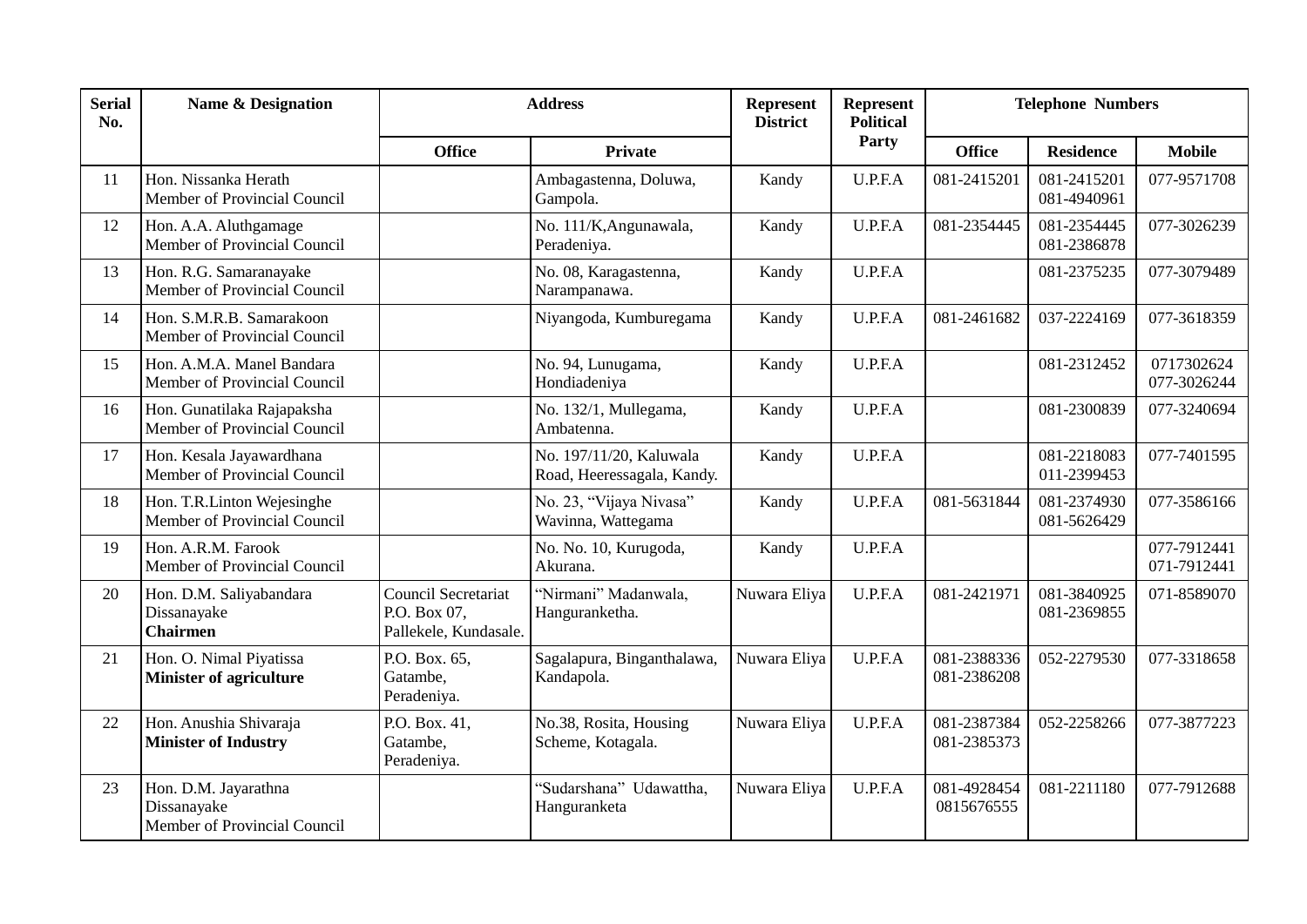| <b>Serial</b> | <b>Name &amp; Designation</b>                                         | <b>Address</b>                                 |                                                             | Represent       | Represent                 | <b>Telephone Numbers</b>   |                            |                           |
|---------------|-----------------------------------------------------------------------|------------------------------------------------|-------------------------------------------------------------|-----------------|---------------------------|----------------------------|----------------------------|---------------------------|
| No.           |                                                                       | <b>Office</b>                                  | Private                                                     | <b>District</b> | <b>Political</b><br>Party | <b>Office</b>              | <b>Residence</b>           | <b>Mobile</b>             |
| 24            | Hon. R.M.S.B. Rathnayake<br>Member of Provincial Council              |                                                | No. 24, Dambawela Road,<br>Ampitiya.                        | Nuwara Eliya    | U.P.F.A                   | 052-2279402                | 081-2224656                | 077-3115100               |
| 25            | Hon. Kumara Dasanayake<br>Member of Provincial Council                |                                                | No. 90,<br>Dolosbage Road,<br>Singhapitiya, Gampola         | Nuwara Eliya    | U.P.F.A                   | $\overline{a}$             | 081-2352786                | 071-8369870               |
| 26            | Hon. R.S. Ponnaiya<br>Member of Provincial Council                    |                                                | No. 55, Temple Road,<br>Hatton.                             | Nuwara Eliya    | U.P.F.A                   | $\overline{a}$             | 051-2225703                | 071-1253764               |
| 27            | Hon. Rameshwaran Marada Pandi<br>Member of Provincial Council         |                                                | Medakumbura South,<br>Watagoda.                             | Nuwara Eliya    | U.P.F.A                   | 011-2399453                | 051-3511025                | 077-7401595               |
| 28            | Hon. Ramasamy Muththiya<br>Member of Provincial Council               |                                                | C.L.F.<br>Kotagala.                                         | Nuwara Eliya    | U.P.F.A                   | $\overline{a}$             | 077-3515609                | 071-7321321               |
| 29            | Hon.Nimali Karunarathna<br>Member of Provincial Council               |                                                | No. 72, Shanthipura,<br>Nuwara Eliya.                       | Nuwara Eliya    | U.P.F.A                   | 052-2235046                | 052-2234849                | 077-1226593               |
| 30            | Hon. B.S.B. Yalegama<br><b>Minister of Road Development</b>           | P.O. Box 104,<br>Yatinuwara Veediya,<br>Kandy. | "Ganga" Dombawela,<br>Mahawela.                             | Matale          | U.P.F.A                   | 081-2223004                | 066-2220194<br>066-2225777 | 077-3699982               |
| 31            | Hon. W.M. Yasamana<br><b>Deputy Chairman</b>                          |                                                | No. 1/185, Koombiyangoda<br>Road, Matale.                   | Matale          | U.P.F.A                   | 081-2421967<br>066-3665214 | 066-2222628                | 077-7806504               |
| 32            | Hon. L.D.Nimalasiri<br><b>Leader of the House</b>                     |                                                | Bathalakotuwa Road,<br>Kalahakele, Galewala.                | Matale          | U.P.F.A                   | 066-2289839                | 066-2289273                | 077-4174244<br>075-914244 |
| 33            | Hon.Champika Sugeeswara<br>Wijerathna<br>Member of Provincial Council |                                                | No. 72/14c, 4 <sup>th</sup> Lane,<br>Malwatta Road, Matale. | Matale          | U.P.F.A                   | 066-2231509                | 081-2211180                | 077-9992754               |
| 34            | Hon. R.D. Angammana<br>Member of Provincial Council                   |                                                | Weragama, Kaikawala,<br>Matale.                             | Matale          | U.P.F.A                   |                            | 066-2223512                | 077-7844308               |
| 35            | Hon. Premitha Bandara Tennakoon<br>Member of Provincial Council       |                                                | "Rangiri" Yapagama,<br>Dambulla.                            | Matale          | U.P.F.A                   | 066-2285191                | 081-2300839<br>066-2224822 | 077-3333777               |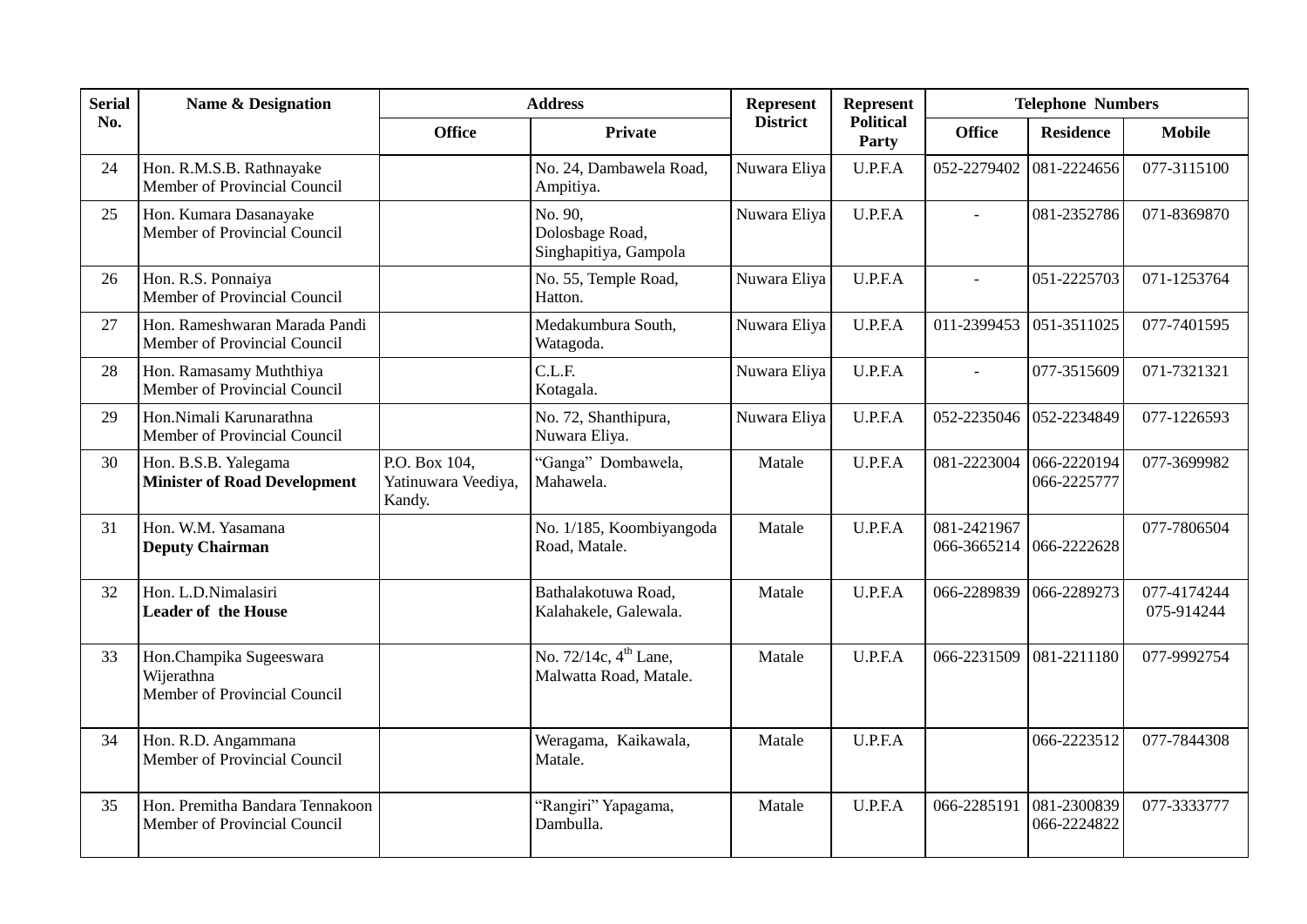| <b>Serial</b> | <b>Name &amp; Designation</b>                                         | <b>Address</b> |                                                                   | Represent       | <b>Represent</b>          | <b>Telephone Numbers</b>   |                            |               |
|---------------|-----------------------------------------------------------------------|----------------|-------------------------------------------------------------------|-----------------|---------------------------|----------------------------|----------------------------|---------------|
| No.           |                                                                       | <b>Office</b>  | <b>Private</b>                                                    | <b>District</b> | <b>Political</b><br>Party | <b>Office</b>              | <b>Residence</b>           | <b>Mobile</b> |
| 36            | Hon. Parakrama Dissanayake<br>Member of Provincial Council            |                | No. 147, M.C. Road, Matale                                        | Matale          | U.P.F.A                   | 066-2224822                | 066-2224685                | 071-6396797   |
| 37            | Hon. K.K. Piyadasa<br><b>Leader of Opposition</b>                     |                | No. 19, Buwanekaba Road,<br>Gmapola.                              | Nuwara<br>Eliya | U.N.P.                    | 081-2228596<br>051-2223808 | 081-2352798                | 077-7305890   |
| 38            | Hon. Suppiah Sathasivam<br>Member of Provincial Council               |                | No. 17/1, Bloomfield<br>Mawata, Upper Lake Road,<br>Nuwara-Eliya. | Nuwara<br>Eliya | U.N.P.                    | $\overline{a}$             | 052-2223095<br>052-2224029 | 077-7370004   |
| 39            | Hon. Murali Ragunaden<br>Member of Provincial Council                 |                | No.20/A, Jinananda Road,<br>Kotahena, Colombo 13.                 | Nuwara<br>Eliya | U.N.P.                    |                            | 011-4980181                | 071-4012233   |
| 40            | Hon. G.M.M.Piyasiri<br>Member of Provincial Council                   |                | No.04, Bonvista,<br>Nuwara-Eliya.                                 | Nuwara<br>Eliya | U.N.P.                    | $\blacksquare$             | 052-5677133                | 077-7799089   |
| 41            | Hon. M.Udaya Kumar<br>Member of Provincial Council                    |                | No. 28/6, The Fonseka Place,<br>Colombo.                          | Nuwara<br>Eliya | U.N.P.                    |                            | 011-2387765                | 077-3069222   |
| 42            | Hon. Jayalath Bandara<br>Dissanayake.<br>Member of Provincial Council |                | Liyasewana Poad,<br>Hanguranketa.                                 | Nuwara<br>Eliya | U.N.P.                    |                            | 081-2369244<br>081-2369667 | 071-4423232   |
| 43            | Hon. K.Kanagaraja<br>Member of Provincial Council                     |                | No. 10, Mendis Mawata,<br>Hattan.                                 | Nuwara<br>Eliya | U.N.P.                    | $\overline{a}$             | 051-2225122                | 071-2262063   |
| 44            | Hon. Lucky Jayawardhana<br>Chief Whip of Oppositin                    |                | No. 1168, Kandy Road,<br>weligalla                                | Kandy           | U.N.P.                    | $\overline{a}$             | 081-2217836                | 077-3846109   |
| 45            | Hon. A.C. Shrimathi Manthilaka<br>Member of Provincial Council        |                | Kengalla Veediya, Kengalla.                                       | Kandy           | U.N.P.                    | $\mathbf{r}$               | 081-2374303<br>081-2375755 | 077-7842123   |
| 46            | Hon. M.S.M. Shaffie<br>Member of Provincial Council                   |                | No. 243/A, Kurugoda,<br>Akurana.                                  | Kandy           | U.N.P.                    | $\overline{a}$             | 081-2300574                | 071-8163933   |
| 47            | Hon. S.M. Movjan<br>Member of Provincial Council                      |                | No. 113/C, Wahunkoha,<br>Handessa.                                | Kandy           | U.N.P.                    | $\overline{a}$             | 081-2315051                | 077-3814131   |
| 48            | Hon. S. Rajarathnam<br>Member of Provincial Council                   |                | No. 40, "New Melfort"<br>Housing Scheme,<br>Pussellawa.           | Kandy           | U.N.P.                    | $\overline{a}$             | 081-2478274<br>077-7811515 | 077-3859609   |
| 49            | Hon. M.R.M.Hamjard<br>Member of Provincial Council                    |                | No. 140, Katugastota Road,<br>Kandy.                              | Kandy           | U.N.P.                    | $\blacksquare$             | 081-2214104<br>081-2352493 | 077-7804673   |